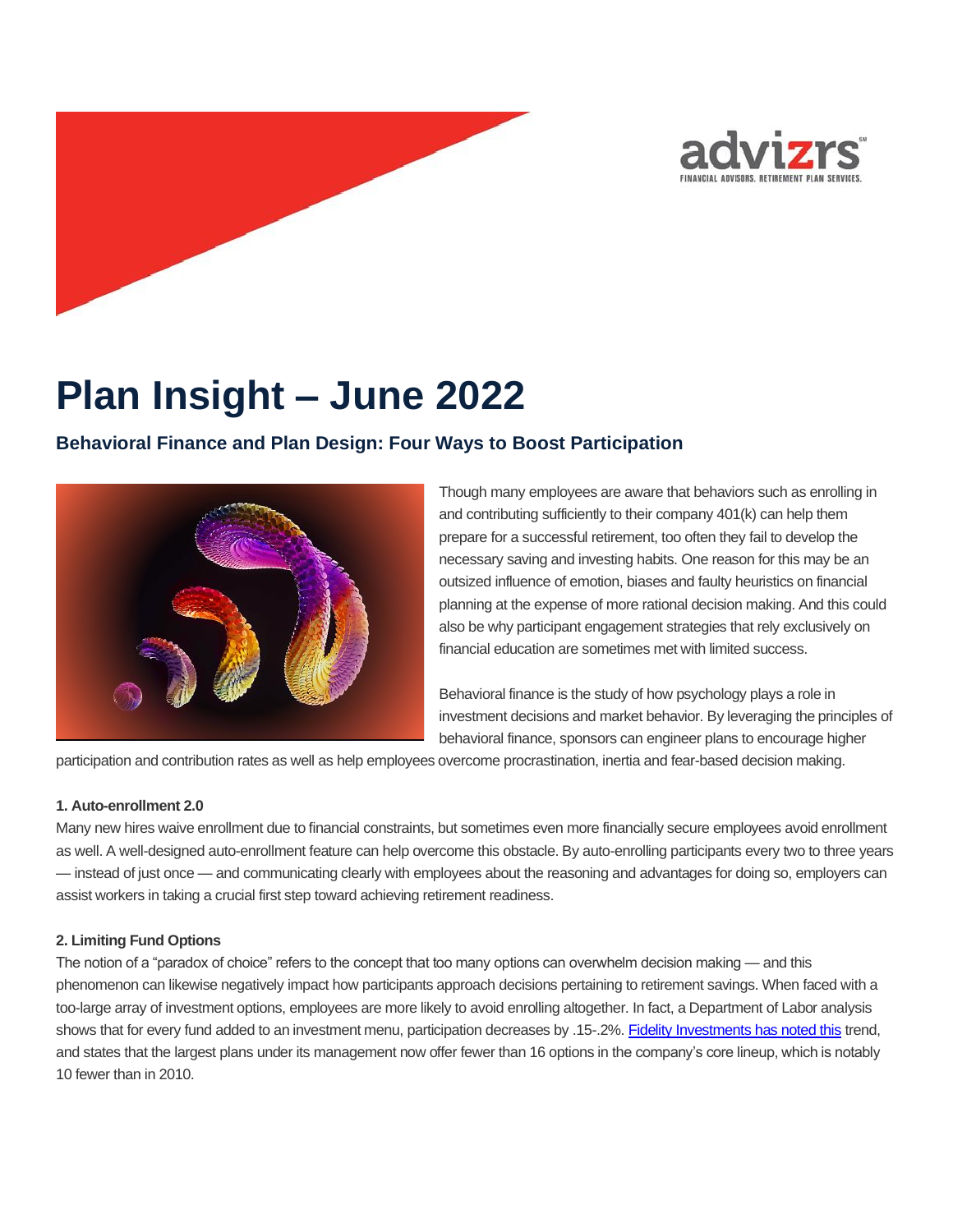#### **3. Well-timed Auto-escalation**

Many financial advisors recommend that workers strive to achieve a 15% retirement plan contribution rate. However, participants often don't increase their contributions due to any number of financial concerns — particularly the liquidity constraints inherent to defined contribution plans. But increasing allocation rates automatically can boost retirement readiness by getting participants closer to that target over time. And this may be most effectively timed when increases are paired with pay raises.

#### **4. Target Date Fund QDIA Adoption**

Some participants neglect rebalancing their 401(k)s, which can lead to inappropriate levels of investment risk as they approach retirement. In fact, a TIAA-CREF study found that the median number of reallocations was actually zero. One way to combat this problem is the implementation of target-date funds (TDFs) as the plan QDIA, which rebalance automatically to decrease risk as participants near their retirement date. TDFs are becoming popular in core investment lineups, and some newer, more flexible products even allow participants to customize their TDF to reflect their personal risk tolerance.

#### **Misplaced Fear Can Impact Sponsors Too**

A number of employers are reluctant to implement auto-enrollment and auto-escalation, fearing participants may react negatively, but data shows that employees largely approve of such features. In fact, according to one study, 90% of participants remain enrolled in plans following auto-enrollment, and 83% state that they're comfortable with automatic increases, suggesting such fears may be misplaced. Moreover, auto features that, in effect, help design retirement plans for greater success, align with the broader industry trend toward "do it for me" financial wellness, where participants are increasingly removed from certain aspects of investment decision making. So, if you aren't implementing auto features in your retirement plan, consider giving them another look.

#### Sources:

<https://www.plansponsor.com/vanguard-report-underscores-power-automatic-enrollment/> <https://www.principal.com/businesses/trends-insights/why-your-401k-needs-automatic-escalation> [https://sponsor.fidelity.com/bin-public/06\\_PSW\\_Website/documents/Building\\_Financial\\_Futures.pdf](https://sponsor.fidelity.com/bin-public/06_PSW_Website/documents/Building_Financial_Futures.pdf) [https://clear.dol.gov/study/how-much-choice-too-much-contributions-401-k-retirement-plans-iyengar-et-al-](https://clear.dol.gov/study/how-much-choice-too-much-contributions-401-k-retirement-plans-iyengar-et-al-2003#:~:text=The%20analysis%20demonstrated%20that%20as,0.15%20to%200.20%20percentage%20points)[2003#:~:text=The%20analysis%20demonstrated%20that%20as,0.15%20to%200.20%20percentage%20points](https://clear.dol.gov/study/how-much-choice-too-much-contributions-401-k-retirement-plans-iyengar-et-al-2003#:~:text=The%20analysis%20demonstrated%20that%20as,0.15%20to%200.20%20percentage%20points)

# **PEPs Revisited with Reproposed IRS Rule**

The Setting Every Community Up for Retirement Enhancement (SECURE) Act of 2019 enables two or more businesses to form a pooled employer plan (PEP) regardless of whether they're related by industry, location or other association. In essence, the act created a new type of multiple employer plan (MEP) that significantly expands access to tax-advantaged retirement accounts. It also reduces administrative burdens for small- to medium-sized businesses looking to offer their employees a retirement plan benefit.

#### **PEP Benefits**

Organizations participating in a common PEP are not only afforded tax breaks but are unburdened from the task of filing separate form 5500s. The plans are professionally administered by a pooled plan provider (PPP), who assumes fiduciary liability over the plan. PEPs also offer savings potential as a result of sharing the costs for plan management and administration among participating employers.

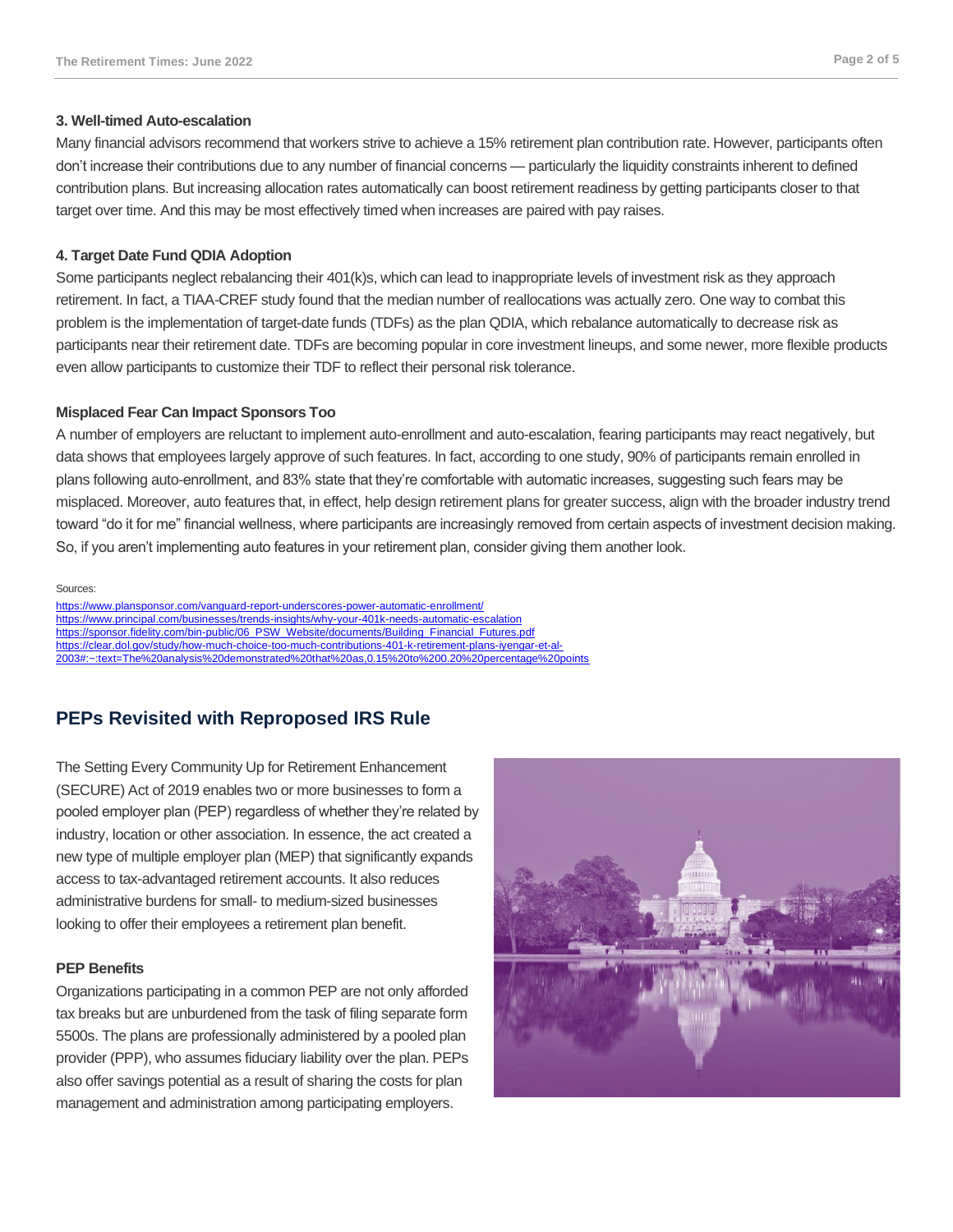While employers may now cross industry lines to join forces in a retirement plan, providers may have their own specific eligibility criteria that businesses must satisfy.

PEPs were projected to have more limited customizability, but the already fast evolution is proving that may not be the case. Adopting employers of PEPs may tailor their plan design with certain features including: a safe harbor provision, auto-enrollment, auto-escalation, profit sharing and Roth contributions. They may also adopt various plan eligibility, matching and vesting requirements among many others.

While PEP benefits for participating employers are many, one potential drawback occurs when one of the businesses fails to uphold one of its fiduciary responsibilities. This matter is currently being considered by the IRS, which recently reproposed regulations pertaining to how MEPs and PEPs must address such situations — the so-called "one bad apple" rule. It also details administrative functions of the PPP, which include, but are not limited to:

- Monitoring compliance and making updates with respect to ERISA, pertinent tax codes and terms of the plan, including satisfying all required reporting and disclosures.
- Performing required nondiscrimination testing.
- Maintaining accurate plan data and processing participant transactions.

#### **How Do You Like Them Apples?**

Should one of the participating employers fall short in its fiduciary obligations, the one bad apple rule sets forth the actions that must be taken including: notices to be sent to the employer, actions the plan administrator would take if the employer failed to either correct the failure or create a spinoff of its portion of the plan, and any related deadlines. The rule would also require a statement indicating that plan participants become fully vested in the event the employer does not remedy the failure or establish a spinoff. As currently proposed, the final deadline for the employer to take action is considerable — up to eight months after its receipt of the first notice. The IRS has scheduled a public hearing on the proposed rule for June 22. But prevalent legal thinking is that the "one bad apple" rule will likely be eliminated or mitigated.

#### Sources

https://www.paychex.com/articles/employee-benefits/pooled-employer-plan#:~:text=What%20is%20a%20Pooled%20Employer.such%20as%20a%20trade%20group <https://www.federalregister.gov/documents/2022/03/28/2022-06005/multiple-employer-plans> <https://www.shrm.org/resourcesandtools/hr-topics/benefits/pages/irs-re-proposes-one-bad-apple-rule-for-multiple-employer-plans.aspx>

# **Is Participant Choice a "Get Out of ERISA Court Free Card"?**

Finally, something everyone could agree on — at least on the Supreme Court of the United States. The question before the court in Hughes v. Northwestern University was the plausibility of a breach of fiduciary duty claim stated by current and former participants in two university retirement plans. SCOTUS ruled that the petitioners in the case, originally dismissed by a district court and upheld by the U.S. Court of Appeals for the Seventh Circuit, did in fact plausibly state their claim. The Supreme Court vacated the Seventh Court ruling and remanded the case for further review.

The defendants in the case were alleged to have breached their fiduciary duty by:

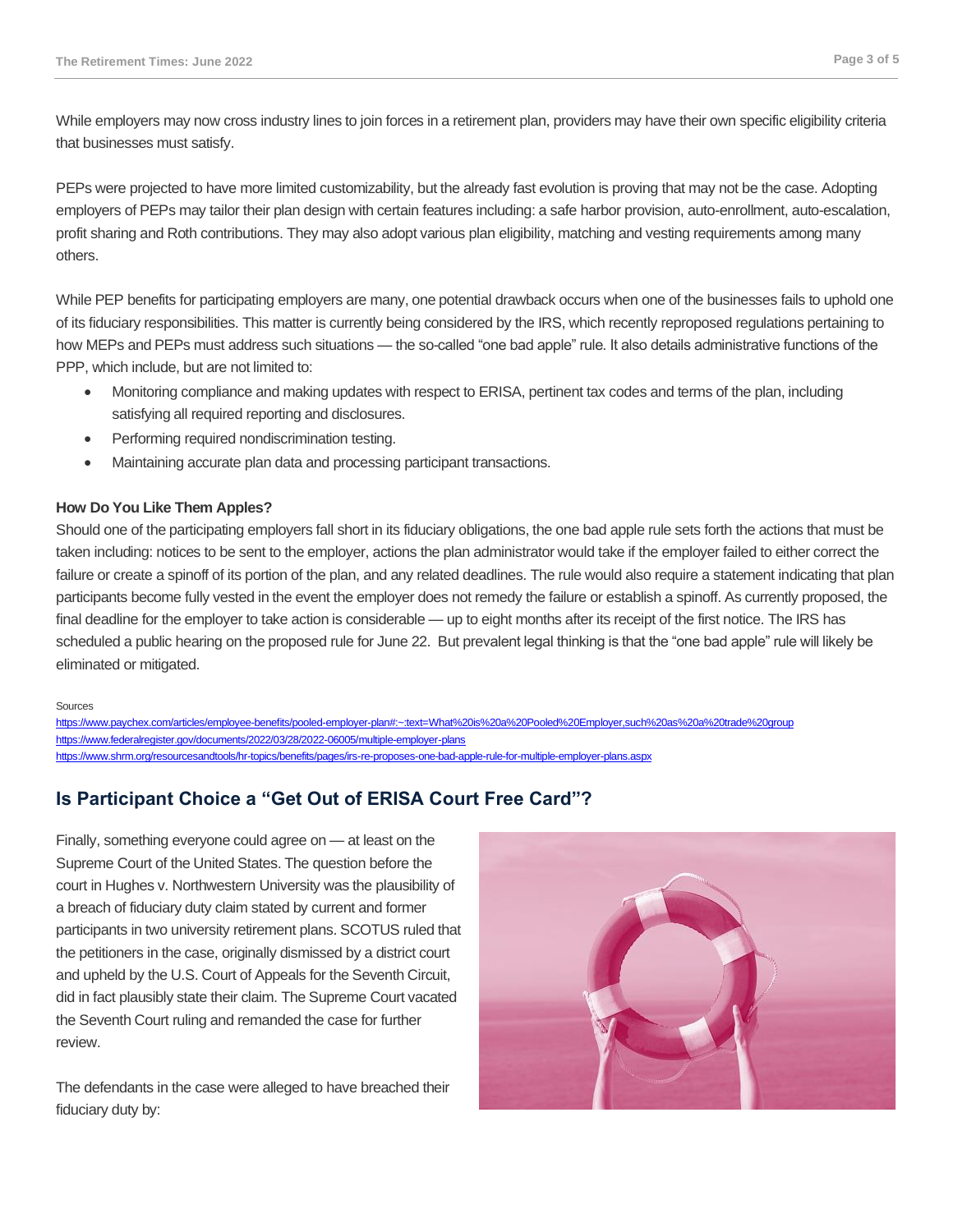- Failing to monitor and control excessive recordkeeping fees, which negatively impacted plan participants.
- Offering retail share classes of investments with higher fees than those charged by otherwise identical share classes of the same investments.
- Offering too many options that were likely to confuse investors.

SCOTUS found that the Seventh Circuit erroneously relied on "participants' ultimate choice over their investments to excuse allegedly imprudent decisions by respondents." In other words, the court asserted that the provision of sufficient investment choices to participants does not automatically exculpate fiduciaries from imprudent actions.

Plan sponsors looking for stricter pleading standards in such cases in the hopes of reining in the recent wave of excessive fee litigation were likely disappointed in the court's decision. However, they may pay particular attention to some employer-friendly language found in the opinion penned by justice Sonya Sotomayor: "At times, the circumstances facing an ERISA fiduciary will implicate difficult tradeoffs," she wrote, "and courts must give due regard to the range of reasonable judgments a fiduciary may make based on her experience and expertise."

Ultimately, the court's decision suggests a myopic focus on either choice or cost may be misplaced. While the court voiced a need for a contextual approach to evaluating fiduciary decision making, plan sponsors must remain vigilant with respect to actively monitoring and controlling fees. They must also evaluate the prudence of including each individual investment in a plan's lineup.

Over the prior two years, more than 150 excessive fee lawsuits have been filed. Twenty of those cases had been put on hold pending the Hughes decision.

#### Sources:

<https://news.bloomberglaw.com/us-law-week/explosion-of-401k-fee-litigation-gets-boost-from-supreme-court> <https://news.bloomberglaw.com/litigation/dozens-of-401k-suits-see-trickle-down-effects-from-scotus-case> <https://www.natlawreview.com/article/hughes-v-northwestern-university-lessons-retirement-committees-and-other-fiduciaries>

# **Participant Corner**

## **Beneficiary Designations – Who will get your money?**

Although not a pleasant topic, it is an important one – Who is the named beneficiary of your retirement account should you pass away?

When you enrolled in your retirement plan, you were asked to select a beneficiary to receive your retirement plan assets in the event of your death. This step may be more important than you think, and it is imperative that you keep this information up to date.

#### **Single**

If you are single, your assets go to the designated beneficiary, no